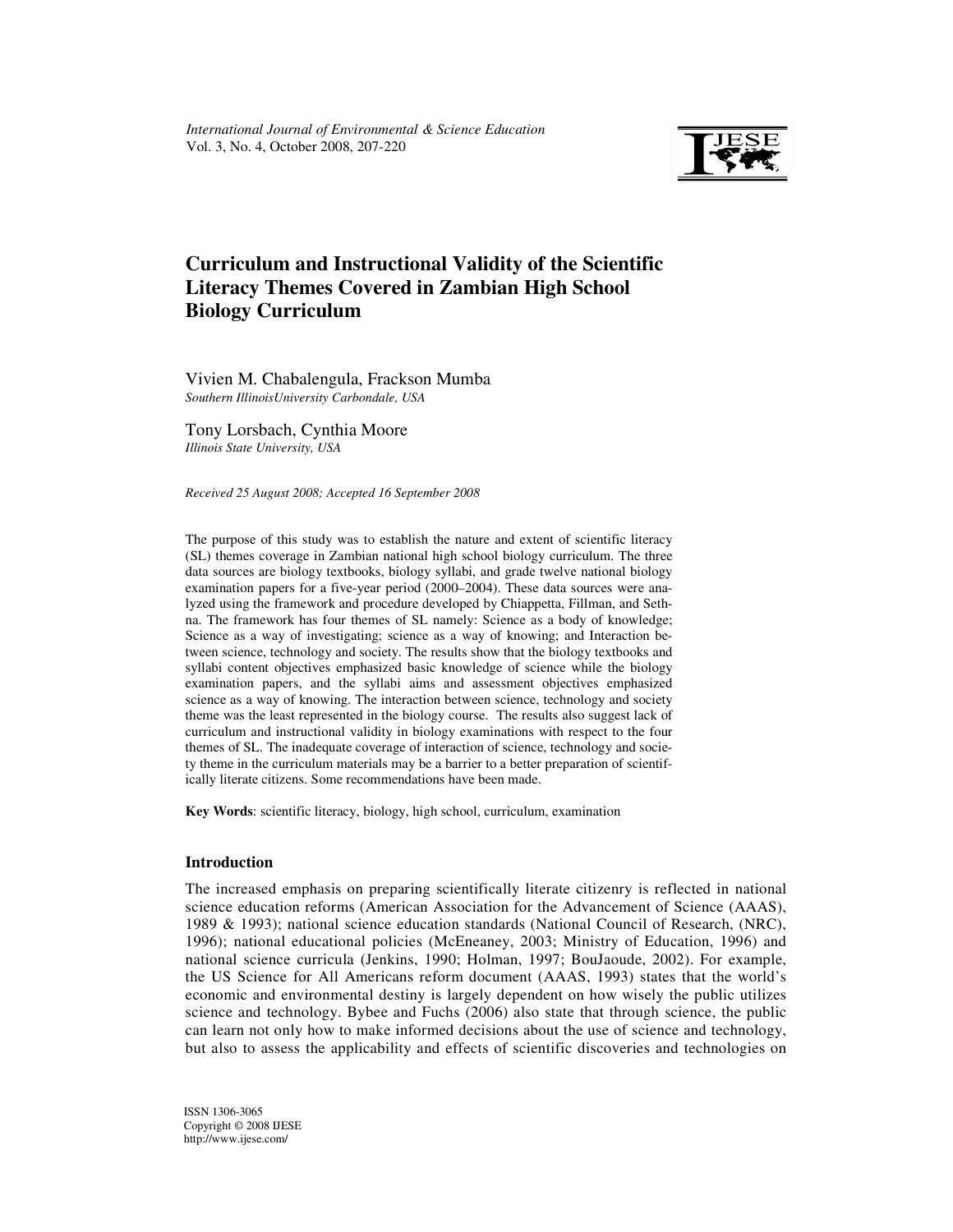society as they emerge. As such, scientific literacy (SL) is one of the main elements in national educational systems worldwide, and the evidence to support this is found in a number of areas which include curricula prescriptions and professional and political discourse (McEneaney, 2003; Roberts, 1983). SL is a broad term and there is no consensus among science educators on its definition. However, SL involves individuals developing sound understanding of scientific facts and scientific inquiry process, and an awareness of the relationships among science, technology, and society (Bauer, 1992; NRC, 1996). Scientifically literate persons are those that have scientific knowledge, scientific inquiry skills, and abilities to make thoughtful decisions about socio-scientific issues (Jenkins, 1990; Laugksch, 2000a). Such individuals appreciate the value of science and technology and understand their limitations (Wilkinson, 1999).

Science education must meet the challenge of improving SL among students who are also future citizens (Roberts, 1983; Maarschalk, 1988). In particular, science teachers have an important role in educating students to become more scientifically literate. Beyond science education reforms and teachers, science teaching materials should promote the development of SL among students by providing a balanced representation of the many aspects of SL. For example, Chiappetta, Fillman, and Sethna (1991a) suggested that in order to effectively achieve SL among students, science curriculum materials should emphasize the following themes of SL: Basic knowledge of science; Investigative skills of science; Science as a way of knowing; and Interaction of science, technology and society. Chiappetta, Fillman, and Sethna (1991a) synthesized these four themes of SL from various research studies (Garcia, 1985; Collette & Chiappetta, 1986; Harms & Yager, 1981), and the National Science Teachers' Association's (NSTA) 1982 position on SL. These four themes of SL have become the main elements in contemporary science education reform documents (AAAS, 1993), national science education standards (NRC, 1996), national education policies (Ministry of Education, 1996), and school science curricula (Holman, 1997; BouJaoude, 2002) worldwide.

Several science textbooks have been analyzed to establish the representation of the four themes of SL mentioned above (Garcia, 1985; Fillman, 1989; Baarah, 1991; Chiappetta et al., 1991b,c; Chiappetta et al., 1993; Lumpe & Beck, 1996; Wilkinson, 1999; Laugksch, 2000b; BouJaoude, 2002; Mumba, Chabalengula & Hunter, 2006). In general, these studies report that the basic knowledge of science aspect of SL is the most emphasized theme followed by science as a way of investigating theme, less on science as a way of knowing, and even less on the interaction of science, technology, and society theme. However, none of these studies have provided an explanation for the unequal representation of the four themes of SL in science textbooks. In addition, none of these studies have holistically investigated the coverage of SL themes in school science curriculum by analyzing textbooks, syllabi, laboratory manuals and past examination papers that are used in a science course. Yet, in many countries in Africa (Seetso & Taiwo, 2005; Mumba, Chabalengula & Hunter, 2006) and Asia (Wei & Thomas, 2005), science courses are taught and learned through the national science curriculum materials which comprise national science textbooks, syllabi, laboratory manuals, and past science examination papers. The national science textbooks, syllabi and laboratory manuals provide the instructional support beyond the teachers. The national science examinations are used to assess students' learning at the end of their high school education. If SL is an implied goal of science teaching in Zambian schools, then the national science curriculum materials should have a balanced coverage of the four SL themes mentioned above. In addition, there should be a congruent between curriculum and instructional validity with regard to SL themes. Bybee and Ben-Zvi (1998) also assert that the ideal science curriculum development initiatives are those that express the balance of SL themes. This is the reason why this holistic analysis of Zambian high school science curriculum materials for representation of the themes of SL was conducted.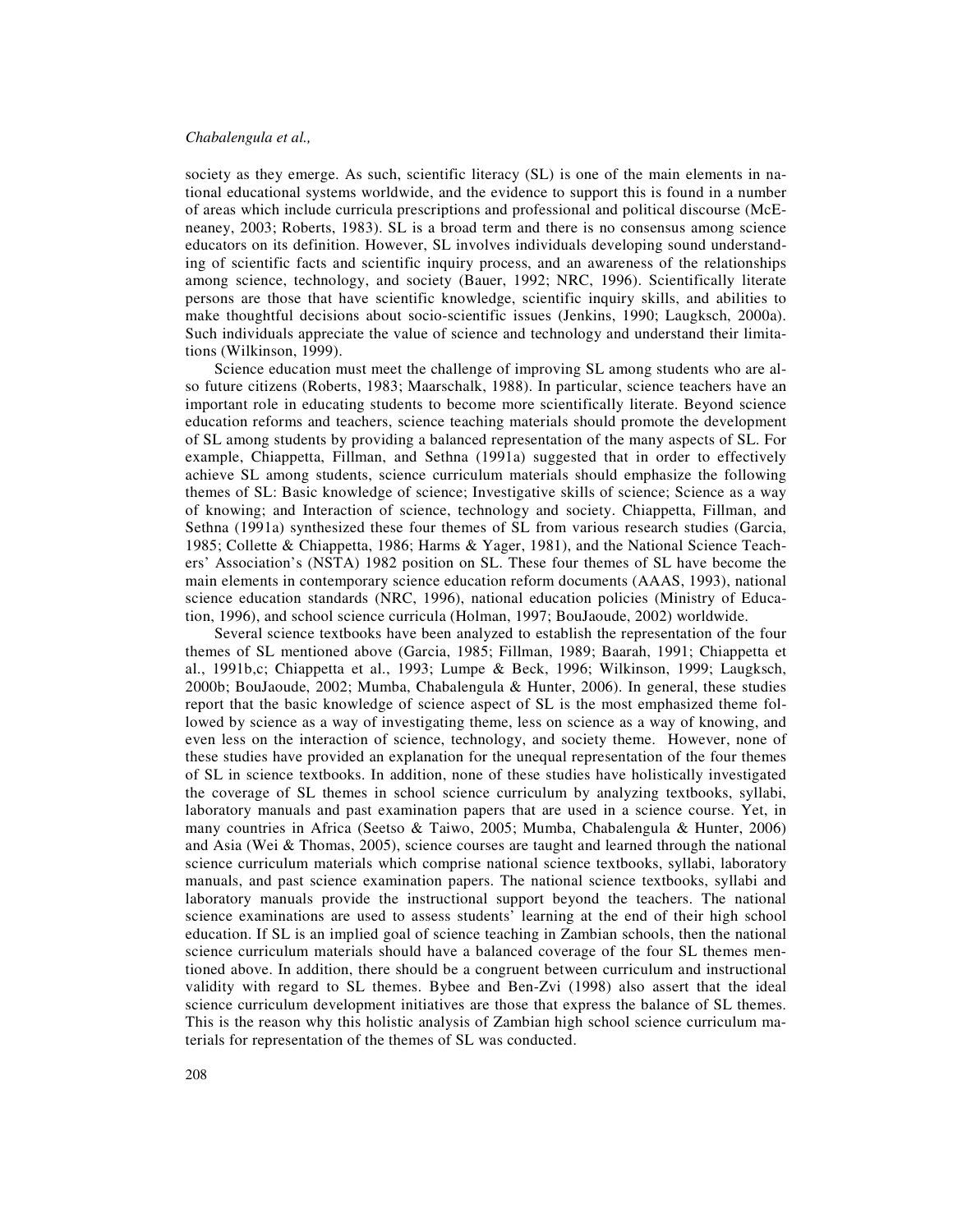The purpose of this study, therefore, was to investigate the nature and extent of SL themes coverage in the Zambian national high school biology course. In particular, we were interested in establishing the nature and extent of the SL themes representation across and within the Zambia national high school biology course materials. The research question was: What is the nature and extent of the SL themes coverage across and within the Zambia national high school biology curriculum materials?

#### *Zambian High School Biology Education*

High school education starts in grade ten and ends in grade twelve. Biology is a compulsory subject and all students are required to take it for three years in high schools. The prescribed biology textbooks and syllabus are the main curriculum materials for biology teaching and learning in high schools. Each biology teacher is given three prescribed textbooks (Biology 10, 11, and 12) and one copy of the national biology syllabus as a guide for scope and depth of the content to be taught in each grade. Each student is given a copy of the biology textbook and returns it after each grade. There are five periods of biology lessons per week for a class and each period is forty-five minutes long. Biology lessons have theory and laboratory experiment sessions. There are three school terms per year: January to April, May to August, and September to December, and each term is thirteen weeks long. By the end of their grade twelve, students will have received more than 140 hours of biology education At the end of their grade twelve, students take national examinations, equivalent to the Ordinary-Level standard in the British system for certification, admission to universities and colleges and employment. In the biology course, there are three examination papers - Paper 1 with forty multiple choice questions, paper 2 with eight structured and theory questions and paper 3 with two laboratory experiments. Examinations are prepared by experienced high school biology teachers and biology lecturers from a local national university in conjunction with the Examination Council of Zambia. Examiners use the prescribed national biology textbooks and syllabus as guides for preparing examinations.

#### **Methodology**

#### *Data Sources and Descriptions*

The data sources were: three biology textbooks (Biology 10, Biology 11, and Biology 12); two national biology syllabi (Biology 5090, and Biology High School Syllabus [BHSS]); and fifteen grade twelve national biology examination papers for a five-year period (2000-2004). These data sources were chosen because they constitute the national biology curriculum materials used in Zambian high schools.

#### *Biology Textbooks*

The three biology textbooks 10, 11, and 12 are used by teachers and students in grades 10, 11, and 12 respectively. They are named after the grade in which they are used. These textbooks were written by Zambian biology educators. The full references of these textbooks are found in the reference list. Table 1 below shows topics and number of pages in each biology textbook. Table 1 show that Biology 10 textbook has 130 pages, and covers fourteen topics, Biology 11 has 169 pages and has ten topics, and Biology 12 has 110 pages, and 8 topics. The presentation of information in these textbooks starts by biological facts, followed by hands-on and/or minds-on activities and ending with review questions or exercises.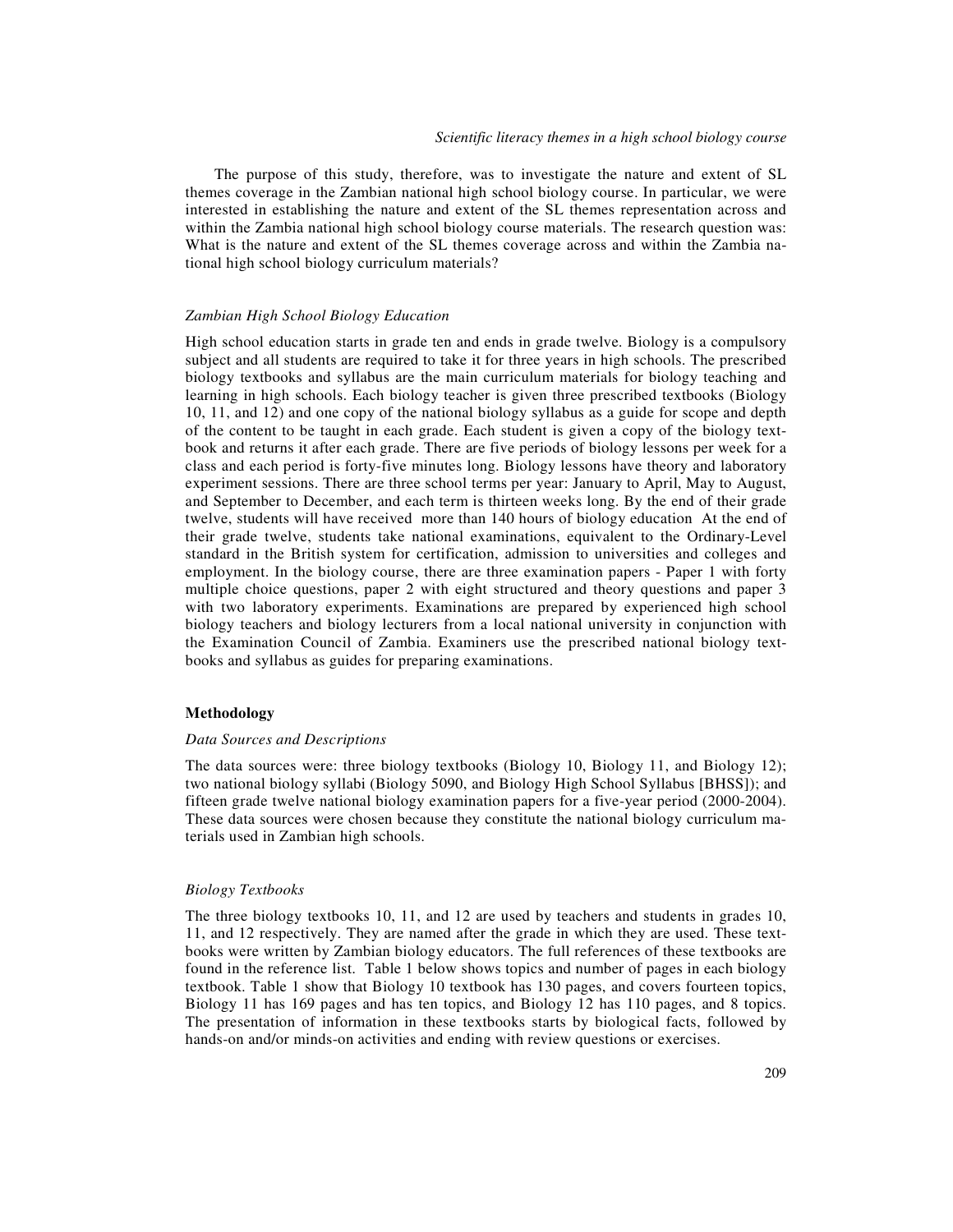Table 1. Profile of biology textbooks.

| <b>Textbook</b> | <b>Topics</b>                                                                                                                                                                                                                                                               | No of pag- |
|-----------------|-----------------------------------------------------------------------------------------------------------------------------------------------------------------------------------------------------------------------------------------------------------------------------|------------|
|                 |                                                                                                                                                                                                                                                                             | <b>es</b>  |
| Biology 10      | Organisms and life processes, animal and plant cells, cells and<br>water, nutrients, enzymes, dentition in mammals, nutrition in ani-<br>mals, soil, photosynthesis, saprophytic nutrition, respiration, ga-<br>seous exchange, nutrient cycles, food chains and food webs. | 130        |
| Biology 11      | Plants and animals, transport and storage in plants, circulatory<br>system in humans, excretion, homeostasis, growth and develop-<br>ment, tropic responses, endocrine system, sense organs, and dis-<br>eases.                                                             | 169        |
| Biology 12      | Skeleton and locomotion, sexual reproduction in flowering plants,<br>sexual reproduction in mammals, asexual reproduction, vegetative<br>reproduction, genetics, population, and ecology.                                                                                   | 110        |

It is also worth to note that none of the three prescribed textbooks covered the nature of science as a separate chapter or topic.

## *Biology Syllabi*

The two biology syllabi are coded Biology 5090, and Biology High School Syllabus Grades 10-12 (BHSS). The full references of these syllabi are found in the reference list. These two syllabi were analyzed because the old syllabus (Biology 5090) was still being used in some schools at the time this study was conducted. Therefore, either syllabus was still being used in schools. Table 2 below shows the profiles of the biology syllabi.

The Biology 5090 syllabus was written and published by the University of Cambridge in England in 1980s. The first two pages are about the introduction, aims, assessment objectives, and the weighting of the assessment objectives. Pages three to ten consist of four major sections, topics under each section, and the objectives under each topic. The Biology High School Syllabus (BHSS) was published in 2002 by the Ministry of Education in Zambia. The first eight pages cover the introduction, aims, assessment objectives, and the weighting of the assessment objectives. The rest of the pages consist of thirteen major units, topics under each unit, the objectives under each topic, and notes which refer teachers and students to some other topics, or indicates where emphasis should be stressed.

In both syllabi, the objectives are clearly stated in terms of whether students should state, identify, examine, investigate, or conduct an experiment. The syllabi are also elaborate on the type of materials to be used – such as using fresh specimens or using diagrams. In some cases the objectives also indicate the type of instruments (such as the hand lens) to be used.

#### *Biology Examination Papers*

Three national final biology examination papers 1, 2, and 3 are taken by all students at the end of their grade twelve each year. The grade twelve biology examination papers that were written between 2000-2004 were analyzed for SL themes coverage. In total, fifteen biology examination papers were analyzed in this study.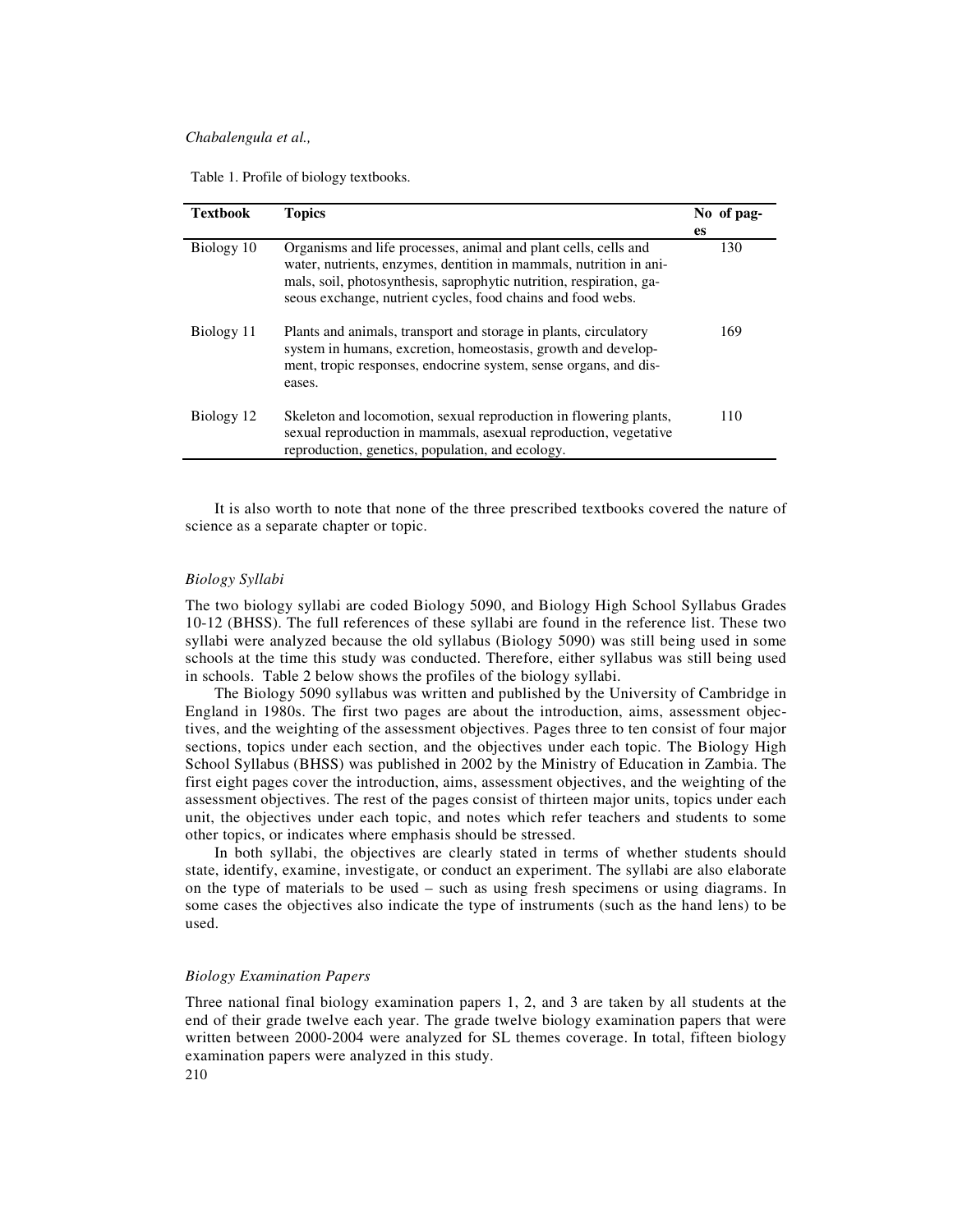| <b>Syllabus</b>                             | <b>Sections/Units</b>                                                                                                                                                                                                                                                        | No. of content<br>No. of |            |  |
|---------------------------------------------|------------------------------------------------------------------------------------------------------------------------------------------------------------------------------------------------------------------------------------------------------------------------------|--------------------------|------------|--|
|                                             |                                                                                                                                                                                                                                                                              | pages                    | objective  |  |
|                                             |                                                                                                                                                                                                                                                                              |                          | statements |  |
| Biology 5090                                | Section I – Organization and maintenance of the                                                                                                                                                                                                                              |                          | 166        |  |
|                                             | individual, Section II – Diversity of organisms,                                                                                                                                                                                                                             | 10                       |            |  |
|                                             | Section III – Relationships of organisms with one                                                                                                                                                                                                                            |                          |            |  |
|                                             | another and with the environment, and Section IV-                                                                                                                                                                                                                            |                          |            |  |
|                                             | Developments of organisms and continuity of life.                                                                                                                                                                                                                            |                          |            |  |
| Biology High<br>School sylla-<br>bus (BHSS) | Unit $1$ - Living organisms, Unit $2$ – Nutrition, Unit<br>$3$ – Transport, Unit 4 – Respiration, Unit $5$ – Ex-<br>cretion, Unit 6 – Homeostasis, Unit 7 – Growth<br>and development, Unit $8 -$ Responses, Unit $9 -$<br>Locomotion, Unit $10$ – Reproduction, Unit $11$ – | 41                       | 251        |  |
|                                             | Health, Unit $12$ – Genetics, and Unit $13$ – Ecology.                                                                                                                                                                                                                       |                          |            |  |

#### Table 2. Profile of biology syllabi.

Paper 1 consists of forty multiple choice questions, each with four possible answers A-D. Students are required to choose only one best answer. Students are required to complete this paper in fifty minutes. Some questions in this paper are accompanied by diagrams, charts, or graphs to aid students. Typically, paper 1 is printed on 14 pages. Paper 2 is a theory paper in which students are required to write short answers or essays. This paper consists of ten questions, but has two sections, A and B. Both sections have five questions each. Students are required to answer all the five questions in section A. However, in section B students are given leeway and only asked to answer any three questions of their choice. Unlike in Paper 1, each question in paper 2 has sub-questions, though the number of these subquestions is not always the same for all major questions. Paper 3 is a practical examination, which requires students to conduct an experiment, make observations, describe an experimental procedure, write short description about a provided specimen, or respond to the questions. There are two questions, and students are required to answer both of them in seventyfive minutes. The two questions also have sub-questions.

#### *Framework for Analyzing Biology Curriculum Materials*

The content analysis of the biology curriculum materials was carried out using a valid and reliable framework procedure developed by Chiappetta, Filman, and Sethna (1991a). The procedure provides a list of units of analysis that should be used for analyzing SL themes, and a description of the SL themes to be considered when analyzing a science curriculum material. The units of analysis include complete paragraphs, questions, figures with captions, tables with captions, marginal comments, and complete steps in a laboratory. The four themes of SL outlined in the framework are: Basic knowledge of science (Theme I); Inves-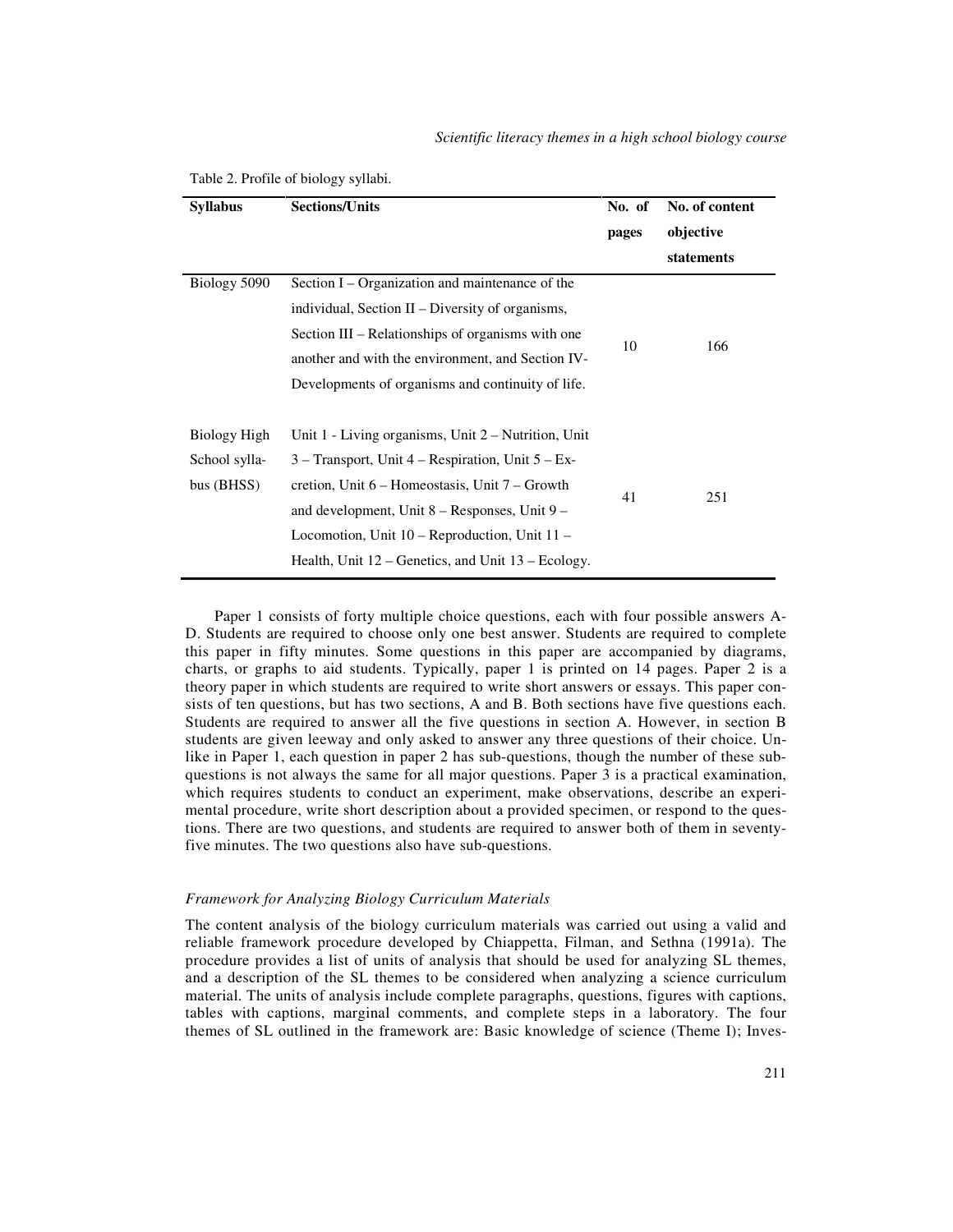tigative skills of science (Theme II); Science as a way of knowing (Theme III); and interaction of science, technology and society (Theme IV).

1) *The Basic Knowledge of Science*. Check this category if the intent of the text is to present, discuss, or ask the student to recall information, facts, concepts, principles, laws, theories, models etc. This category reflects the transmission of scientific knowledge where the student receives information.

2) *The Investigative Nature of Science*. Check this category if the intent of the text is to stimulate thinking and doing by asking the student to "find out". It reflects the active aspect of inquiry and learning, which involves the student in the methods and processes of science such as observing, measuring, classifying, inferring, recording data, making calculations, experimenting etc. This type of instruction can include paper-and-pencil as well as hands-on activities.

3) *Science as a way of Knowing*. Check this category if the intent in the text is to illustrate how science in general or certain scientists in particular went about finding out. This aspect represents thinking, reasoning, and reflection where the student is told how the specific enterprise operates.

4) *Interaction of Science, Technology, and Society*. Check this category if the intent of the text is to illustrate the effects or impacts of science on society. This aspect of SL pertains to the application of science and how technology helps or hinders humankind. It involves social issues and careers. Nevertheless, the student receives this information and generally does not have to find out (Chiappetta, Fillman, & Sethna, 1991a, pp. 943-944).

The selection of the units of analysis from the biology textbooks, syllabi, and examinations was guided by the framework procedure described above. In the textbooks, the units that were analyzed included complete paragraphs, review questions, figures with captions, tables with captions, charts with captions, marginal comments, and complete steps in a laboratory activity. However, instead of using a 5% random sample of pages from each textbook as Chiappetta, Fillman, & Sethna (1991a) proposed, we analyzed all pages in each textbook in this study. This was because the three biology textbooks used were relatively brief (pages ranged from 110-169 pages) compared to the five life science textbooks (whose pages ranged from 493-570) analyzed used by Chiappetta, Fillman, & Sethna (1991a). In the syllabi, the introduction, aims, assessment and content objectives, and notes to teachers were selected as units of analysis. In the examination papers, instructions, diagrams, figures, questions, and sub-questions were selected as units of analysis.

## *Analysis Procedure*

Two science educators independently analyzed the biology textbooks, syllabi, and examination papers using the same procedure, which involved matching the elements of the four SL themes with the text, pictures, tables, questions, figures, marginal comments, and laboratory activities. The data sheet analysis produced by Chiapetta, Fillman, & Sethna (1991a) was used for the content analysis. Each curriculum material was read and each unit of analysis was identified and placed into one of the four themes of SL. Then, the percentages of the four themes of SL were obtained for each biology curriculum material.

 After the two science educators independently analyzed the biology curriculum materials, they came together to discuss their coding. In cases where there was mismatch between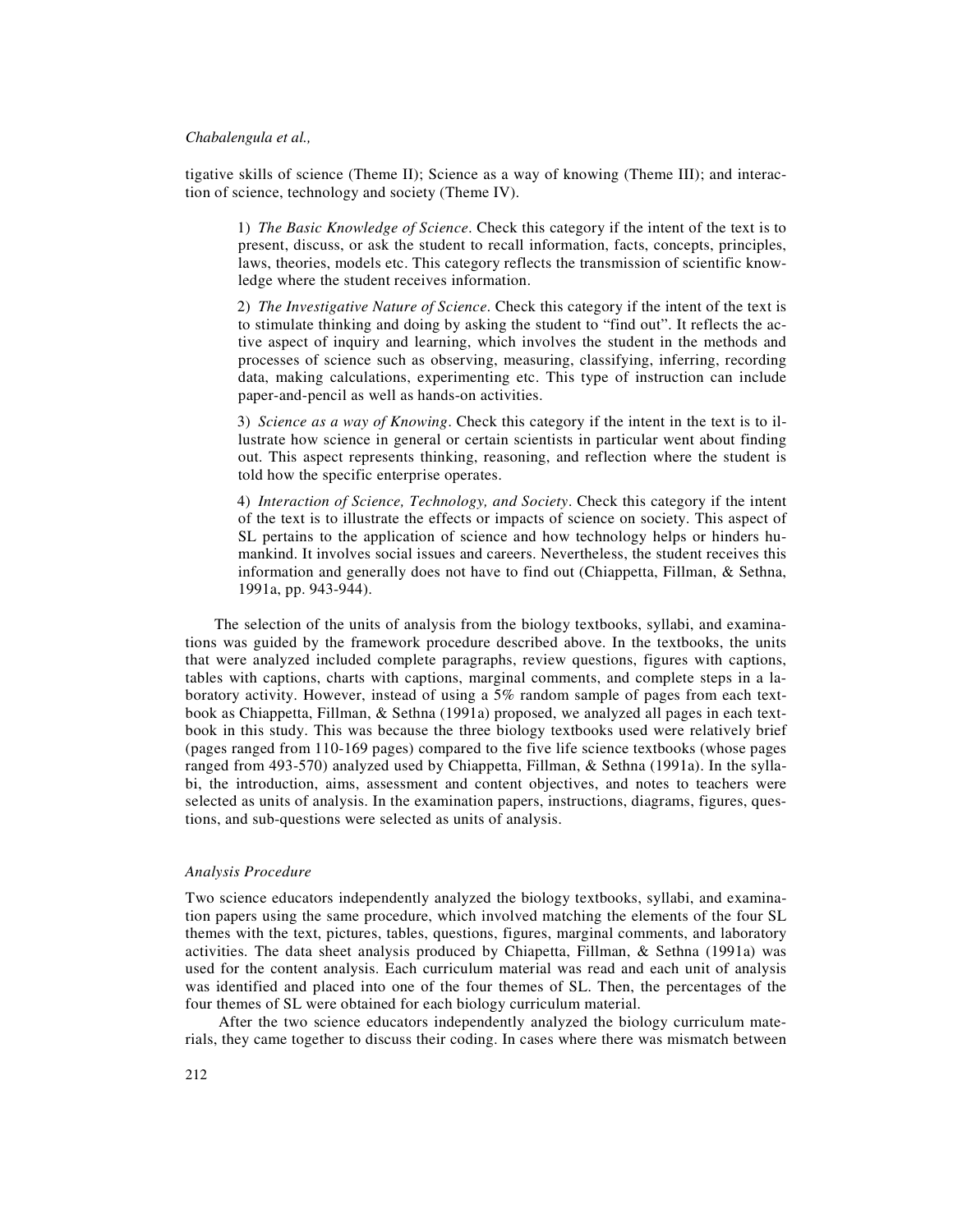them, they resolved the difference by either adopting one category, or redoing the analysis together. The raters then computed the percentage of agreement and interrater coefficients. The interrater agreement coefficients were calculated using Cohen's Kappa (Cohen, 1960). Cohen's Kappa (k) is a coefficient of interrater agreement that takes into consideration agreement by chance.

## **Results**

## *Interrater Agreement*

The interrater agreements between the two raters in the biology curriculum materials are shown in Table 3 below.

| <b>Biology curriculum material</b> |                    | <b>Percent</b><br>agreement | Kappa<br>value |  |
|------------------------------------|--------------------|-----------------------------|----------------|--|
| Textbooks                          | Biology 11         | 92.5                        | 0.92           |  |
|                                    | Biology 10         | 87.8                        | 0.86           |  |
|                                    | Biology 12         | 85.8                        | 0.83           |  |
| Syllabi                            | Biology 5090       | 89.2                        | 0.88           |  |
|                                    | <b>BHSS</b>        | 91.8                        | 0.91           |  |
| Examinations                       | Paper 1            | 89.2                        | 0.88           |  |
|                                    | Paper <sub>2</sub> | 85.4                        | 0.85           |  |
|                                    | Paper 3            | 90.0                        | 0.80           |  |

Table 3. Interrater agreement values for each biology curriculum material.

The percentage of agreement on the analysis of the biology curriculum materials for SL themes coverage ranged from 85.4 % to 92.5% with a corresponding kappa coefficients range of 0.80 to 0.92. The percentage agreement of more than 75% and kappa values above 0.5 are considered to indicate good level of interrater agreement (Chiapetta, Fillman & Sethna, 1991a). Therefore, the values in Table 3 above can be considered good enough to justify reliability element in this study.

#### *SL Themes in Biology Curriculum Materials*

Table 4 provides a summary of the mean percentage coverage of SL themes in biology textbooks, syllabi, and examination papers. Table 4 shows that all the three biology textbooks emphasized the basic knowledge of science (60-79%) theme of SL. The investigative nature of science (12-30%) was the second most covered theme in the books. The biology textbooks, however, deemphasized science as way of knowing (6%), and the interaction between science, technology and society (2-4%) themes. The two biology syllabi (Biology 5090 and BHSS) covered the four themes of SL differently between the aims and assessment objectives, and the content objectives. With respect to the aims and assessment objectives, both syllabi emphasized more on the investigative nature of science  $(38.1 \& 50\%)$ , and science as a way of knowing themes  $(29.2 \& 33.3\%)$ , followed by the interaction of science, technology, and society (14.6 & 21.4%). The basic knowledge of science theme (6.3 & 7.1%) was the least emphasized.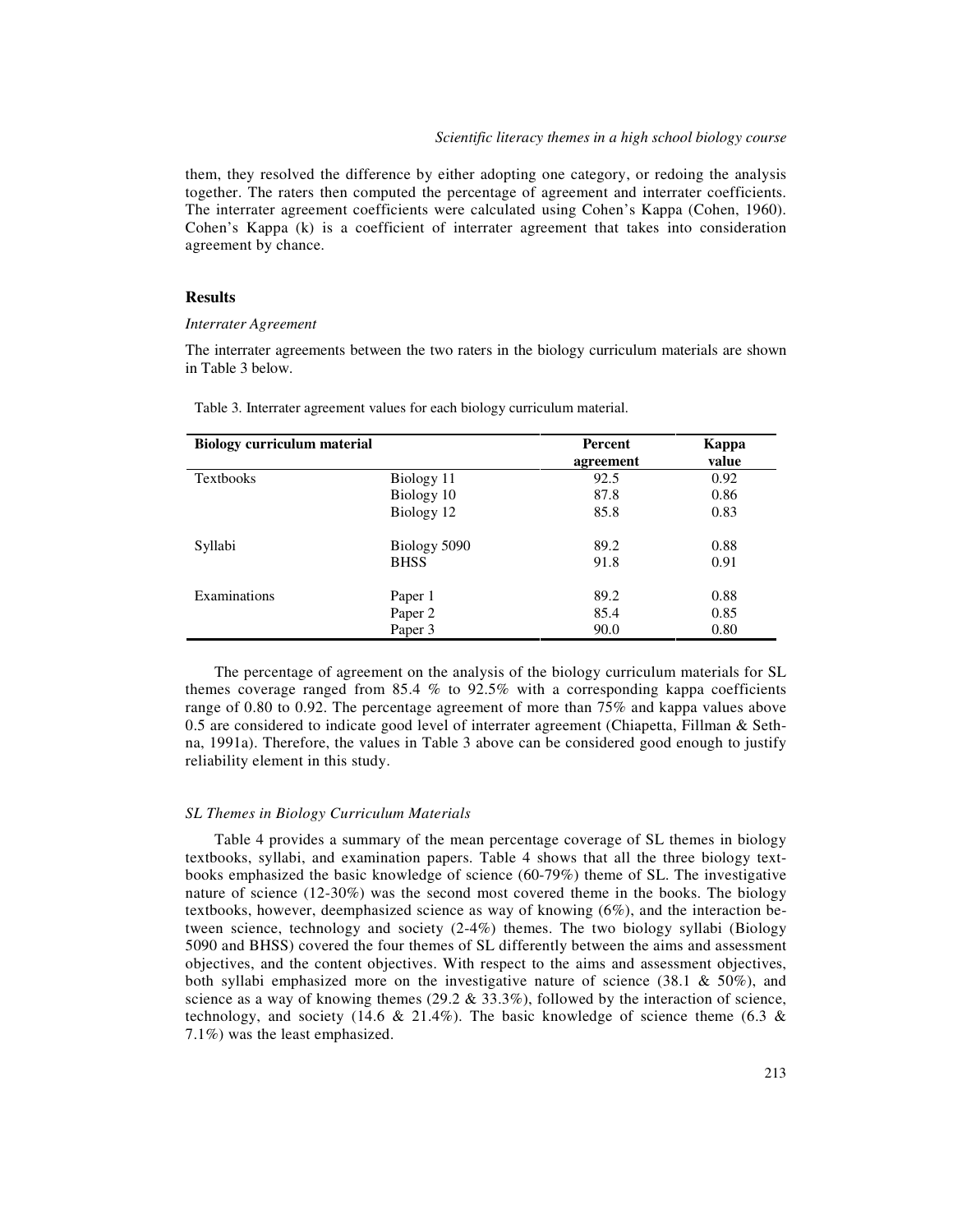| <b>Biology curriculum materials</b>              |                                                                |              | <b>SL Themes</b> |      |      |  |
|--------------------------------------------------|----------------------------------------------------------------|--------------|------------------|------|------|--|
|                                                  |                                                                | $\mathbf{I}$ | $\mathbf{H}$     | Ш    | IV   |  |
| <b>Textbooks</b>                                 | Biology 10<br>$(N=769)$                                        | 60.0         | 30.0             | 6.0  | 4.0  |  |
|                                                  | Biology 11<br>$(N=792)$                                        | 77.0         | 16.0             | 5.0  | 2.0  |  |
|                                                  | Biology 12<br>$(N=786)$                                        | 78.6         | 12.1             | 5.5  | 3.8  |  |
| Biology 5090<br>Syllabus                         | Introductions, aims, $\&$<br>assessment objectives<br>$(N=48)$ | 6.3          | 50.0             | 29.2 | 14.6 |  |
|                                                  | Content objectives<br>$(N=166)$                                | 65.0         | 26.0             | 4.0  | 5.0  |  |
| <b>Biology High</b><br>School Syllabus<br>(BHSS) | Introductions, aims, &<br>assessment objectives<br>$(N=42)$    | 7.1          | 38.1             | 33.3 | 21.4 |  |
|                                                  | Content objectives<br>$(N=251)$                                | 65.0         | 27.0             | 6.0  | 2.0  |  |
| Examinations                                     | Biology Paper 1 (2000-2004)<br>$(N=200)$                       | 28.5         | 35.5             | 36.0 | 0.0  |  |
|                                                  | Biology Paper 2 (2000-2004)<br>$(N=200)$                       | 12.5         | 32.0             | 54.5 | 1.0  |  |
|                                                  | Biology Paper 3 (2000-2004)<br>$(N=90)$                        | 2.2          | 75.5             | 22.2 | 0.0  |  |

Table 4. Percentage coverage of SL themes in biology curriculum materials.

Note. I- Basic knowledge of science; II- Investigative nature of science; III- Science as a way of nowing; IV- Interaction of science, technology and society; N=Number of analyzable units identified.

In contrast, the content objectives in both syllabi emphasized the basic knowledge of science theme  $(65\%)$ , followed by investigative nature of science theme  $(27\%)$ . The content objectives, however, deemphasized science as a way of knowing (4-6%), and the interaction of science, technology, and society (2-5%).

The trend of SL themes coverage among biology examination papers was the same though the extent to which each theme was covered varied from one paper to another. Overall, the biology examinations emphasized the investigative nature of science (32-75.5%) and science as a way of knowing themes (22.2-54.5%), followed by the basic knowledge of science (2.2-28.5%) theme. The interaction of science, technology, and society theme was ignored in the biology examination papers analyzed.

## **Discussion**

The four significant findings in this study are: unbalanced representation of the four SL themes across and within the biology high school course materials; similarity in the coverage of SL themes in the biology textbooks and syllabi content objectives; lack of curriculum and instructional validity in the national biology examinations with respect to the four themes of SL covered in the textbooks and syllabi content objectives; and the discrepancy in the cover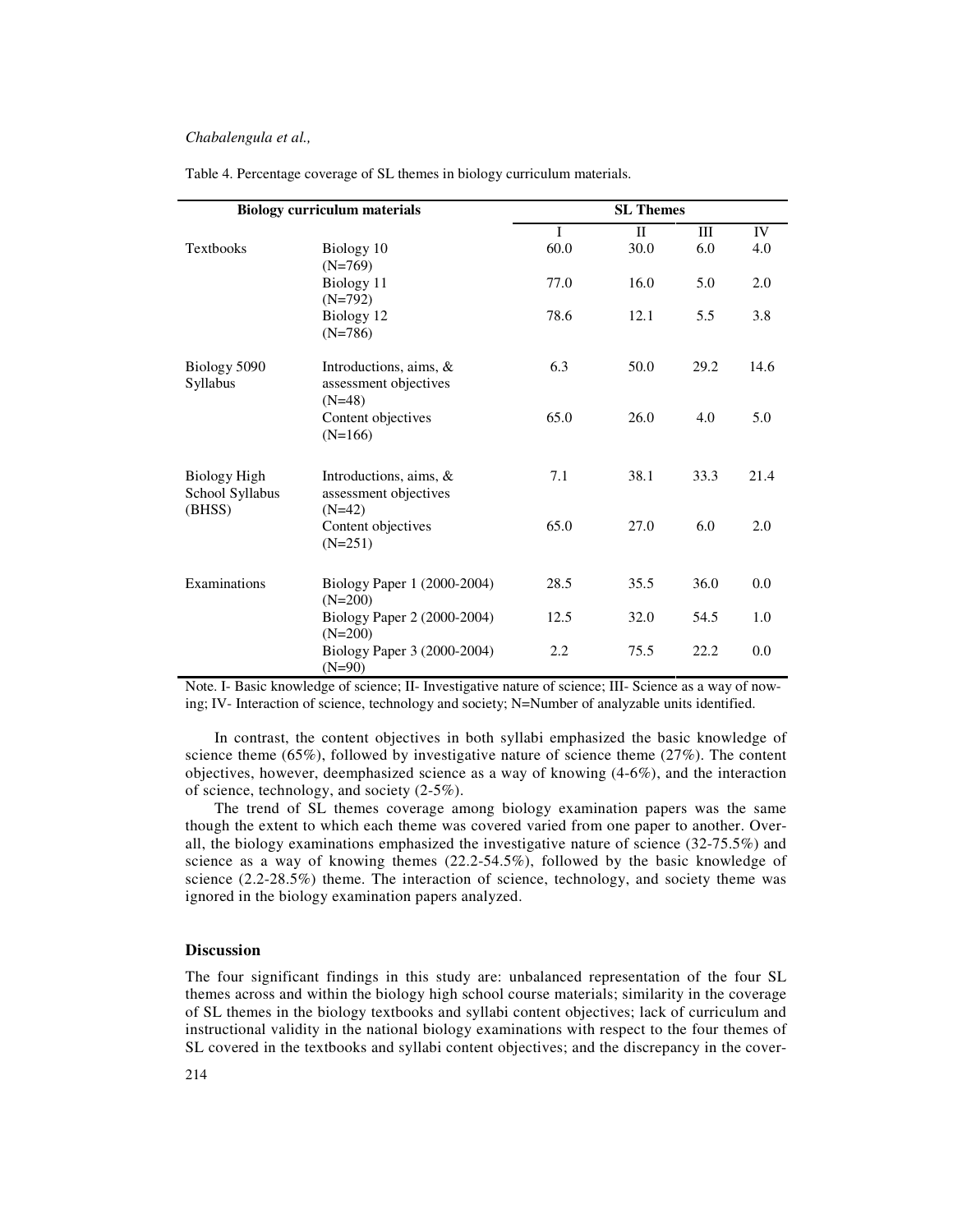age of the SL themes between the aims and assessment objectives, and the content objectives in the syllabi. These findings are discussed below.

#### *SL Themes Coverage in the Textbooks and Syllabi*

The results show that the biology textbooks and content objectives in the two syllabi emphasized the basic knowledge of science, and the investigative nature of science themes of SL. The greater emphasis on basic knowledge of science theme than the other three themes in Zambian biology textbooks matches the findings reported in earlier studies (Chiappetta, Sethna & Fillman, 1991b,c; Chiappetta, Sethna, & Fillman, 1993; Lumpe & Beck, 1996; Mumba, Chabalengula & Hunter, 2006; Wilkinson, 1999). The focus on both themes in the biology textbooks and syllabi demonstrates the integration of the content and inquiry activities. This outcome may be attributed to the fact the old biology syllabus (Biology 5090) served as the guiding template when modifications were being made. Therefore, recent changes made to these materials are not that different from the original documents. However, the interaction of science, technology and society theme of SL was not adequately represented in both biology syllabuses.

#### *Curriculum and Instructional Validity in Biology Examinations*

The results suggest that the national biology examinations lacked both curriculum and instructional validity with respect to the four themes of SL covered in the textbooks and syllabi content objectives. The term curriculum validity is used herein to refer to the extent to which an assessment tool tests the content, in this case the SL themes, covered in the textbooks and syllabi (Haertel & Calfree, 1983; Wise & Reidy, 2005). On the other hand, instructional validity refers to the extent to which the assessment tools cover the content, in this case the SL themes, that is assumed to have been taught by teachers (Messick, 1989; Yoon & Resnick, 1998). In practice, evidence of curriculum and instructional validity is often gathered by examining the official curriculum materials used in instruction and matched with the items in the examinations, and asking the teachers what they taught and how they taught the content (Haertel & Calfree, 1983). Such a practice should clearly demonstrate congruence between content, instructional practice, and assessment. Unfortunately, in the present study, there is incongruence between the SL themes prescribed in the textbooks and syllabi and the SL themes that were assessed in the biology examination papers. That is, the textbooks and syllabi emphasized the basic knowledge of science theme, whereas the examination papers deemphasized the basic knowledge of science, but emphasized science as a way of knowing and investigative nature of science themes of SL.

The incongruence between what was taught and what was assessed raises the question of whether this is a problem or not. We argue that the emphasis on science as a way of knowing, and investigative nature of science in the biology examination papers is not entirely a problem. Science as a way of knowing relates to how scientific knowledge is produced, and the characteristics of such knowledge. This implies that the biology examinations provide students with the meta-cognitive tools to reflect upon science as an enterprise. The biology examinations also provide students with tools to develop skills for observing and identifying cause-and-effect relationships. Wilkinson (1999) also states that "if more emphasis is placed on the investigative nature of science, science as a way of thinking, and the interaction of science, technology, and society in examinations, then we might see a corresponding increase in emphasis given to these areas by teachers and textbook authors" (p. 396).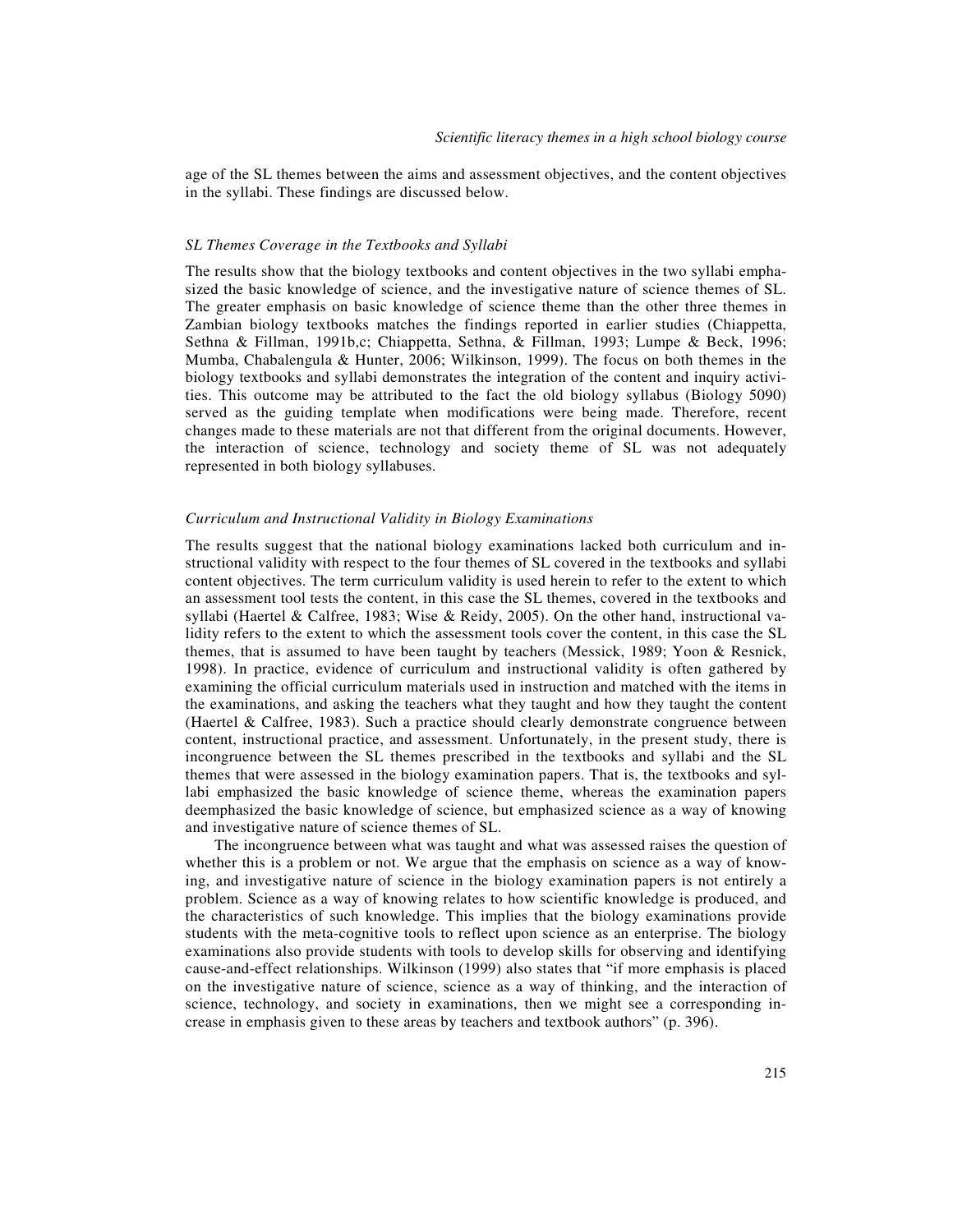However, the lack of curriculum and instructional validity found in the national biology examinations is not consistent with appropriate assessment practices in K-12 science education and is counter productive to effective promotion of SL among students. Recently, some researchers reported on the importance of curriculum and instructional validity in K-12 assessment tools (DeBoer, 2004; Wise & Reidy, 2005). Wise and Reidy stressed that examinations must have both aspects if they are to test the knowledge and skills which students have learned in a course. It is, therefore, common sense to state that if the SL themes covered in biology textbooks and syllabi are not adequately covered in the examinations, the opportunity to promote SL among students becomes questionable. It is for this reason that attention to issues of validity, with respect to SL themes, is important in the Zambian biology curriculum materials analyzed in this study.

Despite the need for curriculum and instructional validity in assessment tools, research shows some particular concerns for high school assessment and why many teachers fail to address them in their courses. Many teachers lack appropriate training in assessment (Airasin & Madaus, 1983) and misinterpret content outlined in textbooks and syllabi (Shepard, 1995). Are these the same reasons for lack of curriculum and instructional validity in Zambian biology examinations with respect to SL themes? This incongruity between Zambian biology examinations and textbooks and syllabi may be attributed to four factors. First, the national biology examinations are mostly prepared by biology lecturers from a local university. These examiners may not be familiar with the distribution of emphasis in SL themes in the textbooks and syllabi. Since the biology examinations are also used for admission to the local university, one would assume that the examiners would want to assess high school students on how they can apply science concepts and perform independent science activities. As such, it may not be surprising that examinations covered the investigative nature of science and science as a way of knowing themes more than the other two themes of SL.

Second, the purpose of each biology examination paper may influence the SL theme to be emphasized. For example the biology Paper 2 examinations are intended to test for students' application of the content knowledge and skills to new situations. Therefore, the questions would place less emphasis on the basic knowledge of science theme which involves a mere recall of information.

Third, the design of the questions in terms of what students are required to do may play a role in deemphasizing the basic knowledge of science theme. For example the biology Paper 1 examinations, despite being in multiple choice format, are accompanied by diagrams, tables, and graphs which require students to either use the diagrams and given information to answer the questions, or to use inductive and deductive reasoning, or to find cause-and-effect relationships between or among variables given in the questions. Therefore, most of the questions did not ask for the recall of information per se. The biology Paper 3s, being practical examinations mostly emphasized the investigative nature of science.

The fourth factor could be that the examiners are not interpreting the representation of SL themes in the syllabi and textbooks in the same way as the writers of these materials would. As such, the examiners are designing questions that are not based on the coverage of each SL theme in the syllabi and textbooks. However, the questioning in the examinations is consistent with the National Education Policy [NEP], (Ministry of Education, 1996) which demands that students be challenged and tested above the knowledge level in order to prepare a scientifically literate citizenry.

In order to assess students' understanding and application of the elements embedded in each of the four themes of SL, biology examiners should also consider whether the questions accurately represent the SL themes prescribed in the curriculum materials.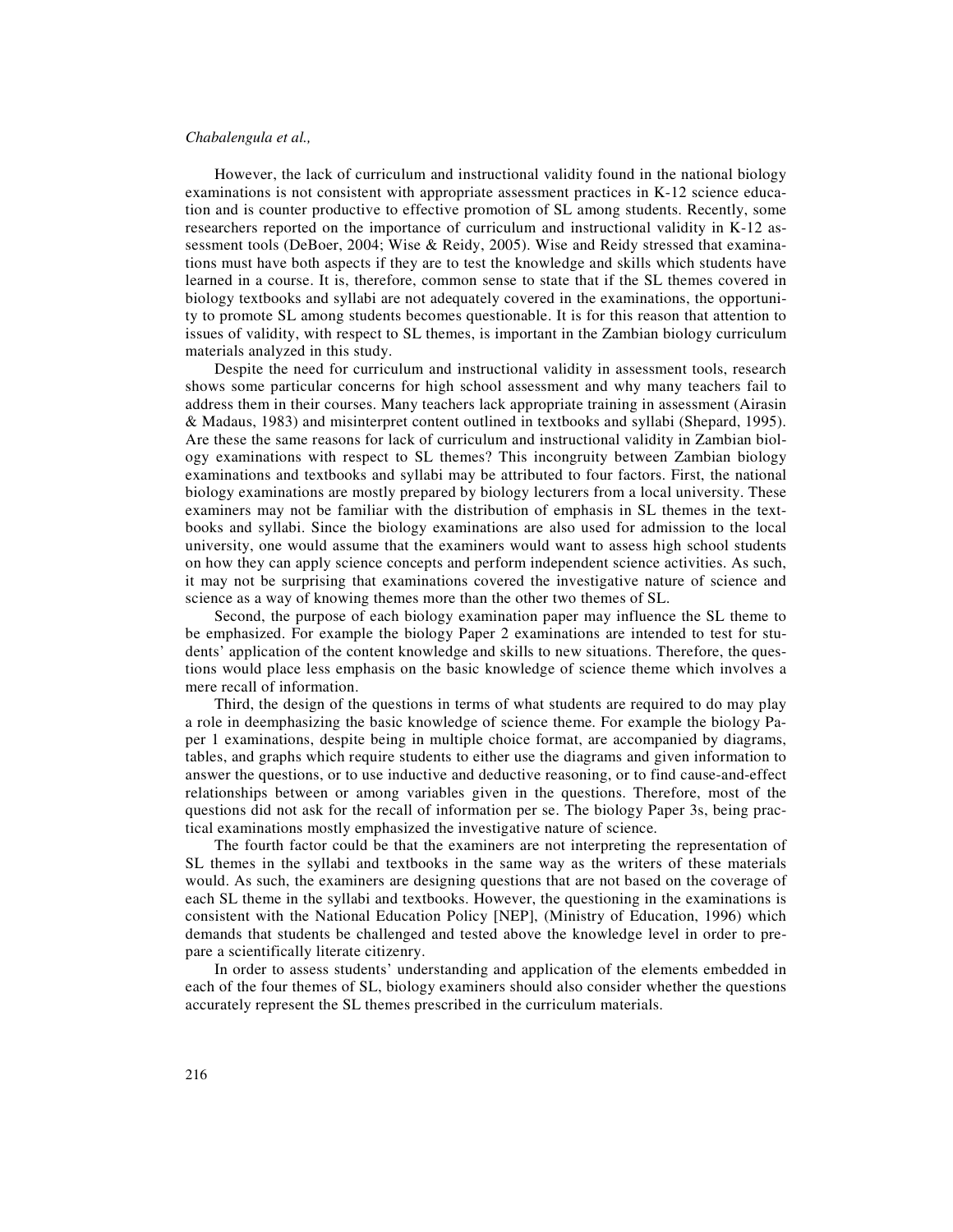#### *SL Themes Coverage in Biology Syllabi*

The investigative nature of science and science as a way of knowing were the most emphasized SL themes in the aims and assessment objectives of both syllabi. On the other hand, the basic knowledge of science and investigative nature of science themes were the most covered in the content objectives of both biology syllabi. As mentioned above, examiners mostly use the syllabi and textbooks to prepare examinations. However the difference in emphasis of the SL themes between the aims and assessment objectives sections and the content objectives in the syllabi could be one of the factors that can explain why there are curriculum and instructional validity problems in the national biology examinations. It appears biology examiners use the aims and assessment objectives in the syllabi to set the questions, thereby making the examinations emphasize more the investigative nature of science and science as a way of knowing themes than the other two themes of SL. The aims and assessment objectives of the syllabi were the only units of analysis that covered the interaction of science, technology and society theme to a considerable degree among the biology curriculum materials analyzed. However, the examiners paid little attention to this theme in the examination papers.

#### **Conclusions and Recommendations**

The results show that the four themes of SL were disproportionately covered among the Zambian high school biology curriculum materials. In addition, the nature and extent to which the four SL themes were represented in each biology course material varied. The basic knowledge of science and investigative nature of science received more coverage in the biology textbooks and in the syllabi content objectives. On the other hand, science as a way of knowing, and investigative nature of science themes received the most coverage in the biology examinations, and aims and assessment objectives sections of the two syllabi. The interaction between science, technology and society theme was the least covered theme across the biology curriculum materials.

Based on these findings and those reported in previous studies, curriculum design and research recommendations are suggested. We suggest that the authors of science teaching materials should be encouraged to develop curriculum materials which address the four themes of SL in order to promote full SL among high school students. Examiners and teachers who are responsible for preparing assessment tools should align examination items with the SL themes prescribed in textbooks and syllabi, in order to address the issue of curriculum and instructional validity in the examinations.

The analysis of science curriculum materials alone is not adequate to unveil the holistic picture of how SL themes are covered in the Zambian high school biology curriculum. Therefore, we recommend future research to find out how the four themes of SL are addressed by biology teachers during instruction. Wei and Thomas (2005) postulate that in addition to document analyses, interviews with key informants involved in designing the curriculum materials can help realize the idea of embedding SL themes within a high school science curriculum. Therefore, there is an additional need to investigate the perceptions of science textbooks authors, syllabi writers, and examination writers about the extent to which SL themes should be covered in these curriculum materials.

## **References**

Airasian, P., & Madaus, G. (1983). Linking testing and instruction: policy issues. *Journal of Educational Measurement*, 20(2), 103-118.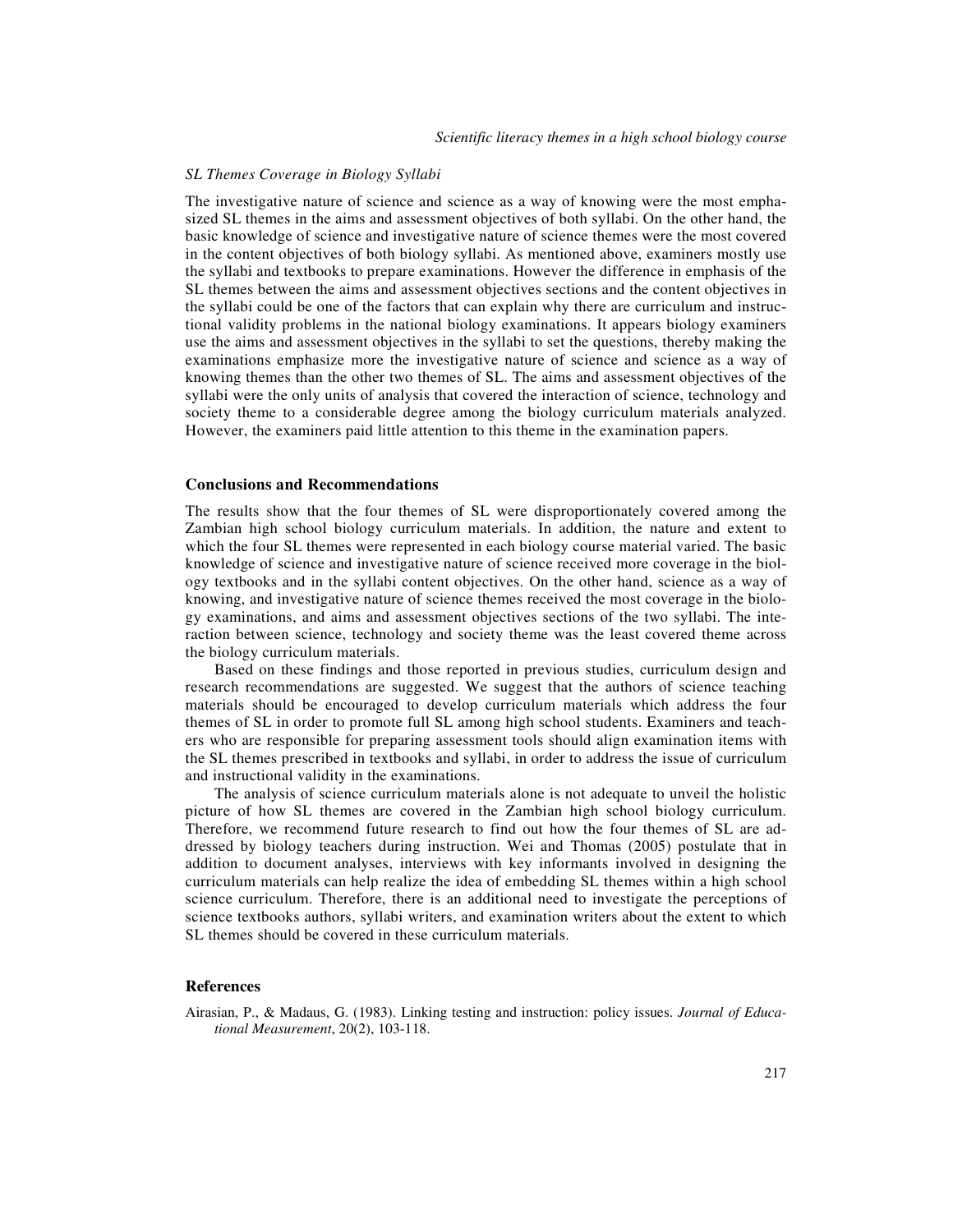- American Association for the Advancement of Science [AAAS] (1989). *Science for all Americans. Project 2061.* New York: Oxford University Press.
- American Association for the Advancement of Science [AAAS] (1993). Benchmarks for science literacy: a project 2061 report. New York: Oxford University Press.
- Baarah, H. A. L. (1991). An analysis of junior high school level physical science textbooks for scientific literacy as defined by Project Synthesis Goal Clusters Doctoral dissertation, Southern Illinois University at Carbondale). *Dissertation Abstract International*, 53, 385.
- Bauer, H. H. (1992). *Scientific literacy and the myth of the scientific method*. Illionis: University of Illinois Press.
- BouJaoude, S. (2002). Balance of scientific literacy themes in science curricula: the case of Lebanon. *International Journal of Science Education*, 24(2), 139-156.
- Bybee, R. W., & Fuchs, B. (2006). Preparing the  $21<sup>st</sup>$  century workforce: a new reform in science and technology education. *Journal of Research in Science Teaching*, 43(4), 349-352.
- Bybee, R.W., & Ben-Zvi, N. (1998). Science curriculum: transforming goals to practices. In B.J. Fraser, & K.J. Tobin (Eds.), *International Handbook of Science Education* (pp. 487–498), London: Kluwer Academic Publishers.
- Chaebwa, L., Chipulu, B., Kateka, L., Phiri, R. K., Katete, T., Lungu, M. M., Nashiana, K. S. & and Sakala, L. M. (2004). *Biology 10: Pupil's book*. Lusaka: Mwajionera Enterprises.
- Chiappetta, E. L., Fillman, D.A., & Sethna, G.H. (1991a). *Manual for procedures for conducting content analysis of science textbooks*. Available from the University of Houston, Department of Curriculum and Instruction, Houston, Texas, USA.
- Chiappetta, E. L., Fillman, D.A., & Sethna, G.H. (1991b). A method to quantify major themes of scientific literacy in science textbooks. *Journal of Research in Science Teaching*, 28(8), 713-725.
- Chiappetta, E. L., Fillman, D.A., & Sethna, G.H. (1991c). A quantitative analysis of high school chemistry textbooks for scientific literacy themes and expository learning aids. *Journal of Research in Science Teaching*, 28(10), 939-951.
- Chiappetta, E. L., Sethna, G.H., & Fillman, D.A. (1993). Do middle school life science textbooks provide a balance of scientific literacy themes? *Journal of Research in Science Teaching*, 30(7), 787-797.
- Cohen, J. A. (1960). A coefficient agreement for nominal scales. *Educational and Psychological Measurements*, 20, 27-46.
- Collette, A.T. & Chiappetta, E. L. (1986). Science instruction in the middle and secondary schools. Columbus, OH: Merrill.
- Curriculum Development Center [CDC] (2002). *Biology High School Syllabus: Grades 10-12*. Lusaka: CDC.
- DeBoer, G. E. (2004, April). Aligning science assessment items with content standards. *Paper presented at the Annual Meeting of the National Association for Research in Science Teaching*. Vancouver, BC, Canada.
- Fillman, D. A. (1989). Biology textbook coverage of selected aspects of scientific literacy with implications for student interest and recall of text information. Doctoral dissertation, University of Houston, 1989). *Dissertation Abstracts International*-A 50/06, 1618.
- Garcia, T. D. (1985). An analysis of earth science textbooks for presentation of aspects of scientific literacy. Doctoral dissertation, University of Houston, 1985). *Dissertation Abstracts International*- A 46/08. p. 2254.
- Hanyuma, F., Kateka, L., Lungu, M. M. & and Mwale, R. (2004). *Biology 11: Pupil's book*. Lusaka: Mwajionera Enterprises.
- Haertel, E. & Calfree, R. (1983). School achievement: thinking about what to test. *Journal of Educational Measurement*, 20(2), 119-132.
- Holman, J. (1997). The national curriculum: A golden opportunity for scientific literacy. In W. Graber and C. Bolte (Eds), *Scientific literacy: An international symposium.*(pp. 275-285). Kiel: Institut fur die Padagogik der Naturwissebschaften.
- Harms, N. C., & Yager, R. (1981). *What research says to the science teacher* (No. 3, pp. 113-127). Washington DC: National Science Teachers Association (NSTA).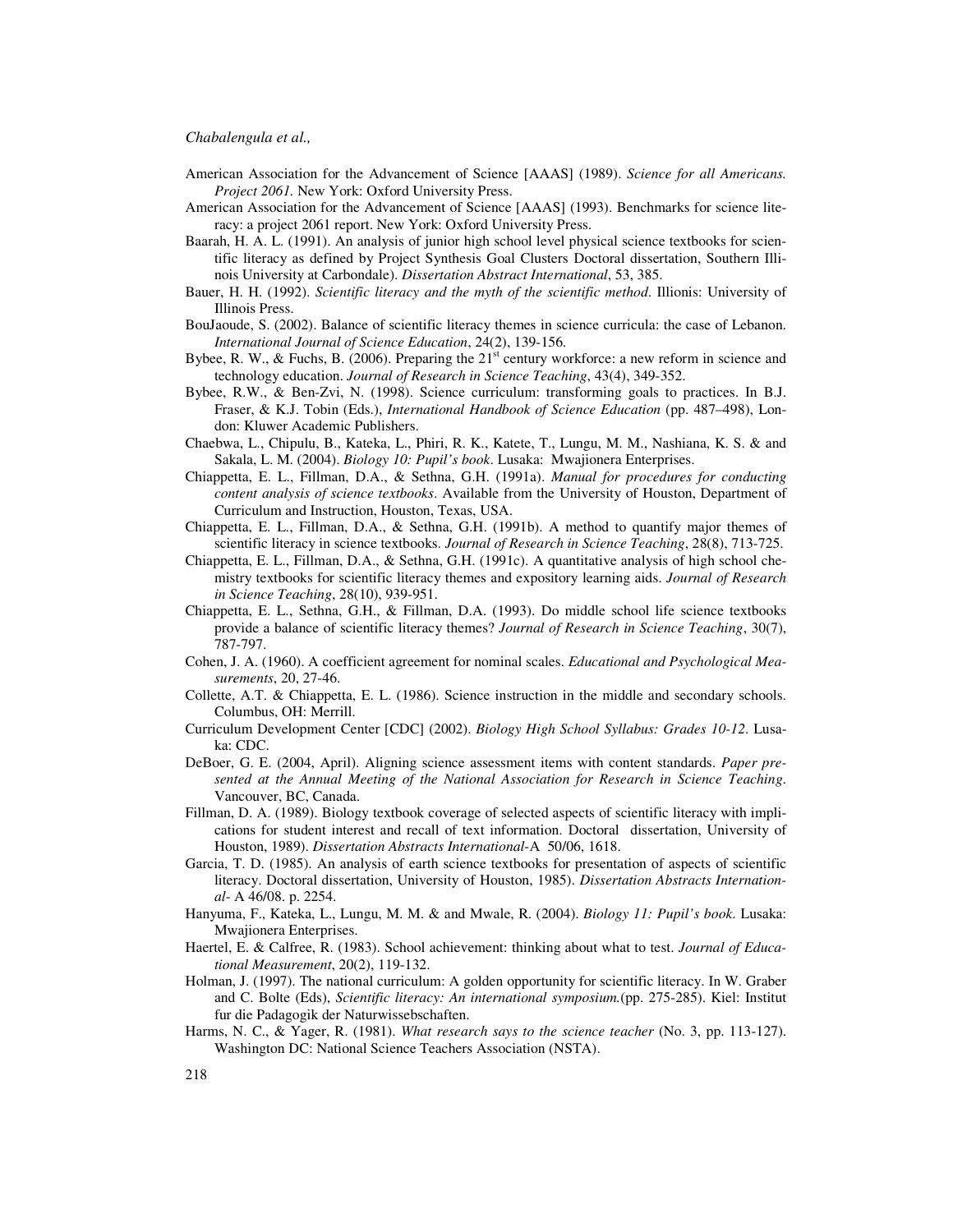- Hurd, P. (1994). Technology and advancement of knowledge in sciences. *The Bulletin of Science, Technology and Society*, 14(3)*,* 125-131.
- Jenkins, E. W. (1990). Scientific literacy and school science education. *School Science Review*, 71(256), 43-51.
- Kateka, L., Hanyuma, F., Katambala, P. L. & Mwale, R. (2004). *Biology 12: Pupil's book*. Lusaka: Mwajionera Enterprises.
- Laugksch, R. C. (2000a). Scientific literacy: a conceptual overview. *Science Education*, 84(1), 71-94.
- Laugksch, R. C. (2000b, April). The differential role of physical science and biology in achieving scientific literacy in South Africa - a possible explanation. *Paper presented at the Annual Meeting of the National Association for Research in Science Teaching*. New Orleans, LA.
- Lumpe, A. T., & Beck, J. (1996). A profile of high school biology textbooks using scientific literacy recommendations. *American Biology Teacher,* 58(3), 147-153.
- Maarschalk, J. (1988). Scientific literacy and informal science teaching. *Journal of Research in Science Teaching*, *25(2)*, 135-146.
- McEneaney, E. H. (2003). The worldwide cachet of scientific literacy. *Comparative Education Review*, 47(2), 217-237.
- Messick, S. (1989). Validity. In R.L. Linn (Ed.), *Educational measurement* (pp.13-103). New York: Macmillan.
- Mumba, F., Chabalengula, M.V. & Hunter, W. (2006). A quantitative analysis of Zambian high school physics textbooks, syllabus and examinations for scientific literacy themes. *Journal of Baltic Science Education,* 10, 70-76
- Ministry of Education (1996). *National Education Policy*, Lusaka: Zambia Government Printers.National Research Council [NRC] (1996,). *National science education standards*. Washington DC: National Academic Press.
- National Science Teachers Association [NSTA] (1982). *Science, technology, society-science education for the 1980s: An NSTA position statement.* Washington, DC.
- Roberts, D. A. (1983). *Scientific literacy: Towards a balance for setting goals for school science programs*. Ottawa, Canada.
- Seetso, I. & Taiwo, A (2005). An evaluation of Botswana Senior Secondary School Chemistry Syllabus. *Journal of Baltic Science Education*, **8**, 5-14.
- Shepard, L. A., (1995). Using assessment to improve learning. *Educational Leadership*, 52(5), 38-43. University of Cambridge Local Examinations Syndicate (1998). Biology 5090 syllabus (pp. 30- 39). Cambridge, United Kingdom.
- Wei, B., & Thomas, G. P. (2005). Rationale and approaches for embedding scientific literacy into the new junior secondary school chemistry curriculum in the people's Republic of China. *International Journal of Science Education*, 27(12), 1477-1493.
- Wilkinson, J. (1999). A quantitative analysis of physics textbooks for scientific literacy themes. *Research in Science Education*, 29(3), 385-399.
- Wise, L., & Reidy, E. F. (2005). *Challenges in assessing student, school, district, state, and national performance at high school level*. Human Resources Research Organization. Nashua, USA.
- Yoon, B., & Resnick, L. (1998). *Instructional validity, opportunity to learn and Equity: New standards examinations for the California mathematics renaissance. CSE Technical Report 484*. National center for research on evaluation, standards and student testing. University of California, Los Angeles, CA.

## **Authors**

Vivien M. Chabalengula is Assistant Professor of Biology Education at Southern Illinois University, Carbondale, USA. My research interests are in biological education and literacy. **Correspondence:** Department of Curriculum and Instruction, Southern Illinois University Carbondale, 625 Wham Drive, IL 62901, USA. E-mail: Mweenechabalengula@excite.com.